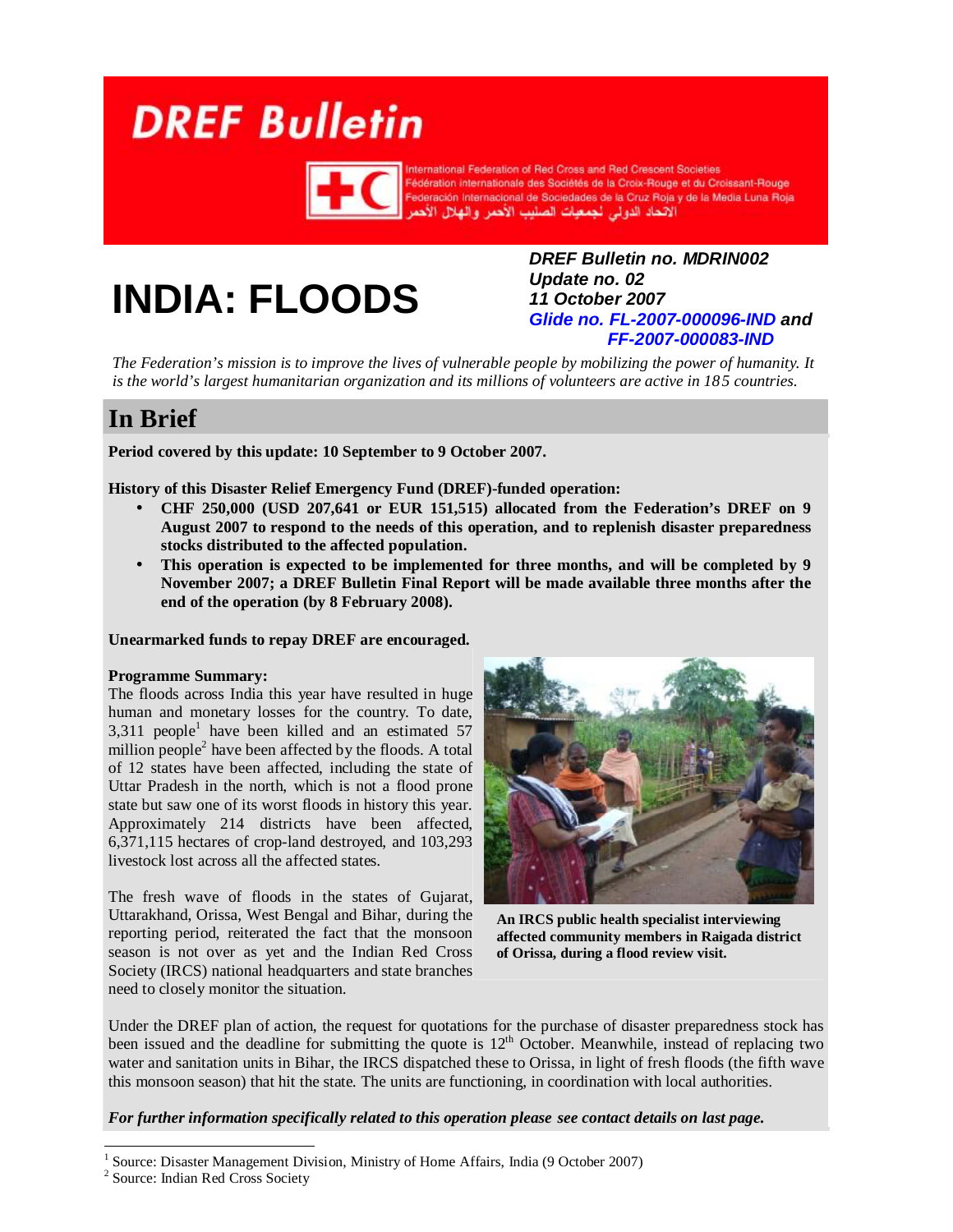#### **Background and current situation**

During the reporting period, the states of Gujarat, Uttarakhand, Orissa, West Bengal and Bihar witnessed very heavy rainfall leading to flooding in some districts. This resulted in loss of life and brought the cumulative figure of the number of people killed so far during the south-west monsoon season this year, to 3,311.

#### **West Bengal:**

Due to the fresh spell of heavy rainfall, nine districts in West Bengal were severely affected by floods and 17 human deaths (six in Murshidabad, three in Burdwan, two each in Hoogly, Bankura and South 24 Parganas, and one each in Medinapur and Birbhum) were reported.

| Details of damages due to hoods in the most affected states, as<br>of 28 <sup>th</sup> September (Source: UNDP) |                           |                             |                                 |  |  |  |
|-----------------------------------------------------------------------------------------------------------------|---------------------------|-----------------------------|---------------------------------|--|--|--|
| <b>States</b><br>affected                                                                                       | No. of people<br>affected | No. of villages<br>affected | <b>No. of houses</b><br>damaged |  |  |  |
| West Bengal                                                                                                     | 4,934,555                 | 10,173                      | 230,159                         |  |  |  |
| Orissa                                                                                                          | 2,585,000                 | 3.111                       |                                 |  |  |  |
| Assam                                                                                                           | 10,867,000                | 10.245                      |                                 |  |  |  |
| <b>Bihar</b>                                                                                                    | 22,637,000                | 10,843                      |                                 |  |  |  |

**Details of damages due to floods in the most affected states, as** 

#### **Orissa:**

The flood situation has been particularly grim in several districts of Orissa. The fresh spell of rainfall in the state severely affected Balasore, Bhadrak, Jajpur and Mayurbhanj districts.

#### **Assam:**

Flooding led to six human deaths (three each in Kamrup and Barpeta districts) in the state.

#### **Bihar:**

A total of five people have been reported killed in Samastipur district.

#### **Gujarat:**

Six people were killed, three in Amreli district, two in Valsad district and one in Kheda district.

#### **Uttarakhand:**

A number of landslides have been reported in the state, which have disrupted traffic/pedestrian movement in the state. Three people have been killed in Almorah district.

#### **Weather forecast**

According to the Indian Meteorological Department, the outlook for the week ending on  $11<sup>th</sup>$  October is that a well marked low pressure area over northeast Bay of Bengal and its neighbourhood, currently over Bangladesh, will cause widespread rainfall with isolated heavy to very heavy rainfall likely over east India and the northeastern states, West Bengal and Sikkim during the next couple of days. Heavy rainfall is also likely over east Uttar Pradesh, Bihar, Konkan, Goa and the Andaman and Nicobar Islands.

#### **Government response**

| <b>State</b> | No. of relief | No. of people in | Number of medical | <b>Number of boats</b> |
|--------------|---------------|------------------|-------------------|------------------------|
|              | $camps*$      | relief camps*    | teams deployed*   | deployed**             |
| Bihar        | 1.673         | 1,005.637        | 609               | 7.277                  |
| West Bengal  | 2.273         | 341,528          | 793               | 250                    |
| Orissa       | 977           | 158,743          | 773               | 136                    |
| Kerala       | 7,475         | 1,398,771        | -                 |                        |
| Assam        | 64            | 74.420           | 517               |                        |

\* Source: Ministry of Home Affairs

\*\* Source: UNDP

## **Red Cross and Red Crescent action**

As mentioned in the previous update, a national task force under the leadership of the IRCS Secretary General was formed on  $27<sup>th</sup>$  June, to monitor and mobilise resources to effectively respond to the flood situation, as well as to ensure updated information that could be shared with the partners. This taskforce has been meeting regularly and is keeping all the stakeholders informed.

Regular monitoring visits to the affected districts were undertaken by staff from the IRCS national headquarters. This included a visit by the IRCS Secretary General, together with a joint team comprising Federation and IRCS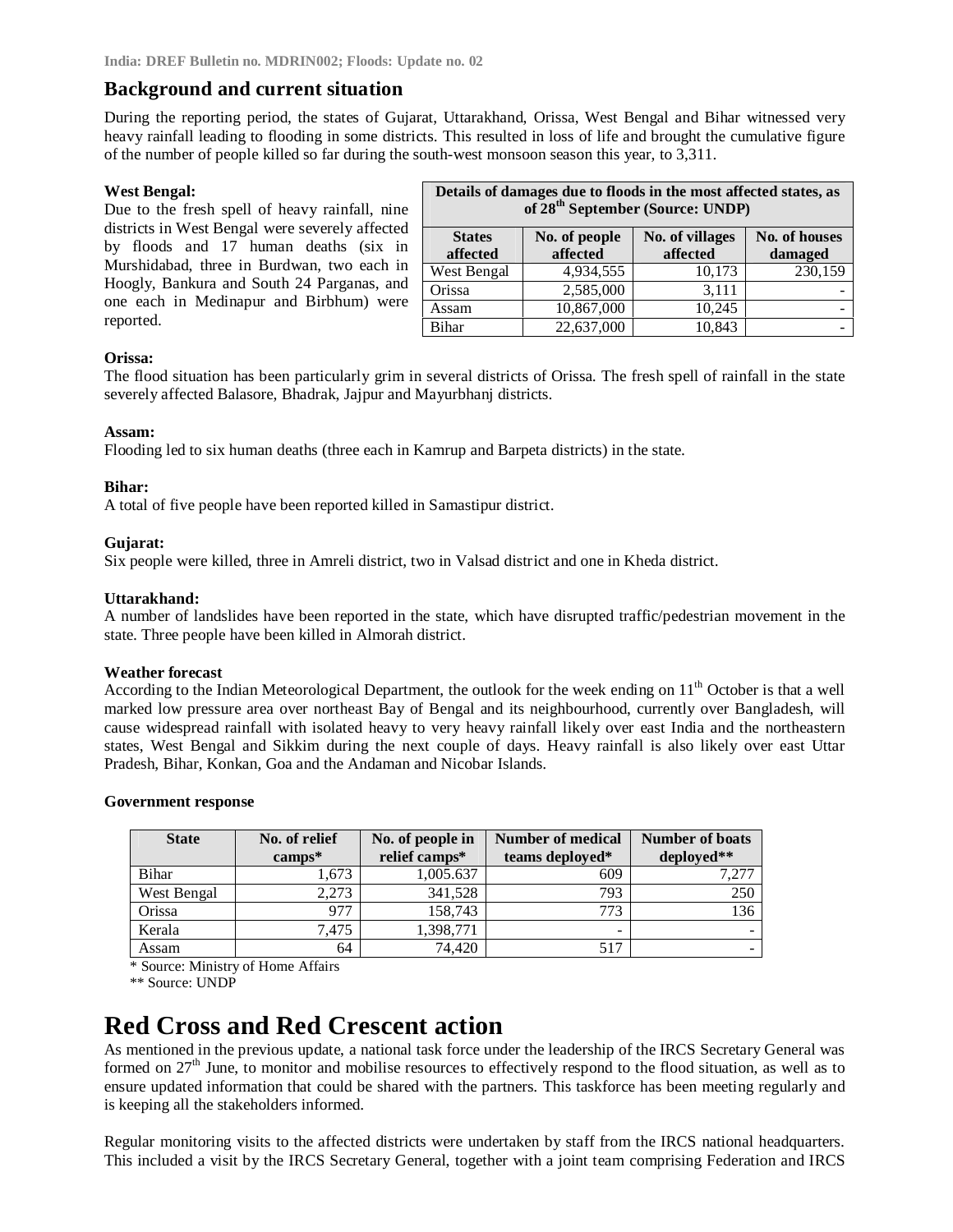**India: DREF Bulletin no. MDRIN002; Floods: Update no. 02**

members, to IRCS's state branch in Orissa, to review the current flood situation there. The disaster preparedness officer from the IRCS national headquarters also visited Bihar to review the flood situation and the ongoing disaster risk reduction programme in the state.

The IRCS, from its own resources, has cumulatively released non-food family packs worth approximately CHF 1,701,839 to the 12 affected states in the country.

#### **Developments of the DREF plan of action**

The table below indicates the breakdown of items proposed for procurement as disaster preparedness stock replenishment and other operational costs associated with the current floods response:

| <b>Items</b>                                                            | Total cost (CHF) |
|-------------------------------------------------------------------------|------------------|
| Procurement of family packs (5,100 packs, at approx. CHF 39.51 each)    | 201,501          |
| Operational cost at IRCS for relief distribution                        | 9,350            |
| Operational cost at 2 state branches for relief distribution            | 14,198           |
| Local purchase of bleaching powder in Andhra Pradesh                    | 1,000            |
| Loading and unloading of 2 water and sanitation (watsan) units to Bihar | 1,648            |
| Inspection cost                                                         | 3,092            |
| Visibility material (banners and flags)                                 | 250              |
| Flood review visit to Orissa and future review visits                   | 2,711            |
| Sub-total                                                               | 233,750          |
| Programme service recovery (6.5% total)                                 | 16,250           |
| <b>Total</b>                                                            | 250,000          |

1. Work has begun on the procurement of family packs. The IRCS requested the partner national societies to undertake joint procurement, if possible with the Federation, to provide better rates and quality (based on experience).

After having reached a consensus on the DREF budget and the placement directions for pre-positioning the disaster preparedness stock at the IRCS's regional warehouse in Bahadurgarh, requests for quotations were released on the same day, i.e. 24<sup>th</sup> September. As agreed with the British Red Cross, joint bidding was undertaken for non-food relief items (approximately 9,500-10,000 family packs). A procurement committee has been formed, with representatives from the Federation's India office and South Asia regional delegation, the IRCS and the British Red Cross. The tender closing date is 12<sup>th</sup> October and the review period for tender and selection will take two weeks. Purchase orders will be placed by the end of October 2007.

- 2. The operational cost provided to Assam, Andhra Pradesh and Bihar, for supporting the volunteers, and packing and distribution of material, has been utilised.
- 3. Bleaching powder has been procured and utilised in three neighbourhoods in Kurnool district of Andhra Pradesh.
- 4. The two watsan units, which were sent to Bihar but were broken during transit, have been sent for repairs. The IRCS started the process of claiming the insurance money. Meanwhile, due to fresh flooding in Orissa, two watsan units have been deployed in two most affected districts Balasore and Bhadri in the state. Handing over has been done through the training of rural watsan engineers, to ensure that the local authorities can work these units wherever there is a need.
- 5. The visibility material has already been printed which includes 29 banners and flags which are being used by the IRCS headquarters during transport of relief material to publicise the aid provided by the IRCS.
- 6. As indicated in the last update, the flood review visit to Orissa was undertaken from  $29<sup>th</sup>$  August to  $5<sup>th</sup>$ September, by a joint Federation and IRCS team, which included the IRCS Secretary General. The visit helped the IRCS national headquarters and the Federation in outlining more critical needs than those that were documented earlier. For example, looking at increased dissemination of health education and hygiene practice literature. The team visited the cholera hit Raigada district, where unhygienic practices have worsened the outbreak.